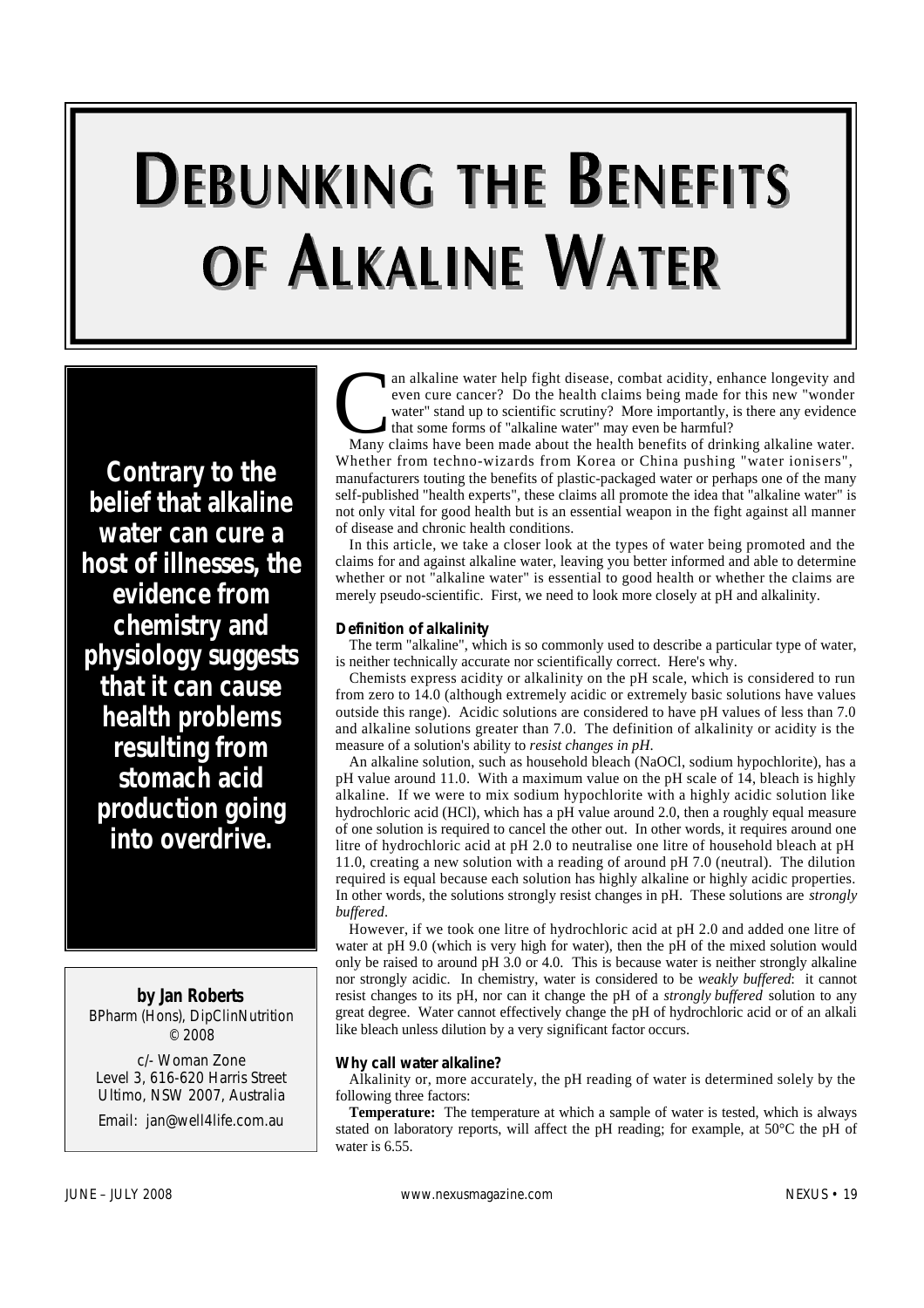**Dissolved gases:** Gases such as hydrogen, produced by the electrolysis process of water ionisers, will raise pH, while carbon dioxide, usually found dissolved in rain water, will lower pH by 1.0 or 2.0 pH units. In a laboratory setting, water is usually degassed before pH is measured.

**Mineral content:** By far the most important determining factor in water pH is the mineral content. Usually the more minerals present in water, the higher the pH reading. However, this is not a hard-and-fast rule; it depends on the types of minerals and gases present. A chemist will always measure pH with reference to "alkalinity as CaCO<sub>3</sub>" (the chemical name for calcium carbonate or limestone). This measure is the correct

way to determine pH because it takes into account the most important factor of all: the presence of minerals in water.

Trying to measure water alkalinity without factoring in temperature, dissolved gases and total mineral content is like reading the headline of a newspaper without reading the text. The result is often misleading.

Before we move on to the role of minerals in water, I want to take a quick look at low-pH water.

#### **Low-pH water**

Apart from in volcanic sulphur springs, it is only possible for water to have a naturally low pH if it is devoid of minerals.

Rain water has no minerals. In nature, rain falls to the ground, collecting minerals on its journey down through the earth to the water table. When water is ready, it bubbles up through natural fissures in the earth, collecting more minerals on its way, and reappears on the surface as spring water. Capturing rain water interrupts the natural hydrological cycle.



*"It's our latest. Waterised water: pure-grade water specially concentrated with an injection of extra water."*

When water falls from the sky in what is essentially a distillation process, it often tests as acidic with a pH reading below 7.0. Why? Water needs minerals to maintain balance, and if it has none it then takes carbon dioxide  $(CO<sub>2</sub>)$  from the air. Why? The  $CO<sub>2</sub>$  then reacts to form carbonic acid (H<sub>2</sub>CO<sub>3</sub>). This is a totally harmless, weakly buffered acid but it is the reason why rain water reads pH 5.5 or 6.0.

Again, the water is not really acidic in the true sense of the word. The pH meter is simply reading carbonic acid and these pH readings can be easily moved towards neutral by bubbling oxygen through the water for a few minutes. Because water is weakly buffered, a low pH reading does not mean that the water

is actually acidic or harmful to health, just the same as a high pH reading does not mean that water can alkalise the body.

Another way to remove minerals and produce low pH readings is to use distillation or reverse-osmosis systems. The important fact to note is that, apart from rain water, demineralised water is not found in n a ture

Aside from some environmental impurities, *the low pH of rain water is not harmful and it does not affect body pH in any way*. However, we do

need to take a closer look at the health effects of water that contains *no* minerals

#### **No minerals = dead water?**

**There was a time when many leading health experts recommended absolutely pure water as the healthiest water. However, opinions change with the times and with new knowledge.**

> There was a time when many leading health experts recommended absolutely pure water as the healthiest water. However, opinions change with the times and with new knowledge. As one doctor puts it:

"One of (by far) the most brilliant men of the recent era, Dr Hans Nieper (MD and PhD) was *against the long-term ingestion of distilled water due to the fact that there were no minerals on board to give it a 'charge' as opposed to being pure H2O (which doesn't occur in nature)*.

"There does exist research (from more than one source) suggesting that even the intake of minerals from food doesn't make up for high-volume intake of totally mineralfree water..." (Emphasis added.)

(Source: Dr Allan Spreen, MD, Health Sciences Institute, USA, http://www.hsialert.com; see http://tinyurl.com/6ozfpg)

Recently, the World Health Organization (WHO) formed an investigative committee to look at the need for calcium and magnesium to be present in drinking water. Here is an abridged quotation:

"The World Health Organization has formed the International Symposium on Health Aspects of Calcium and Magnesium in Drinking Water. The symposium of about 200 medical researchers [is] evaluating studies suggesting possible links between insufficient magnesium consumption and a greater human susceptibility to heart attack, hypertension and even type 2 diabetes since many people in regions with mineral-rich or hard drinking water seem to have a lower incidence of heart attack or high blood pressure..."

(Source: *Water Technology News*, April 2006)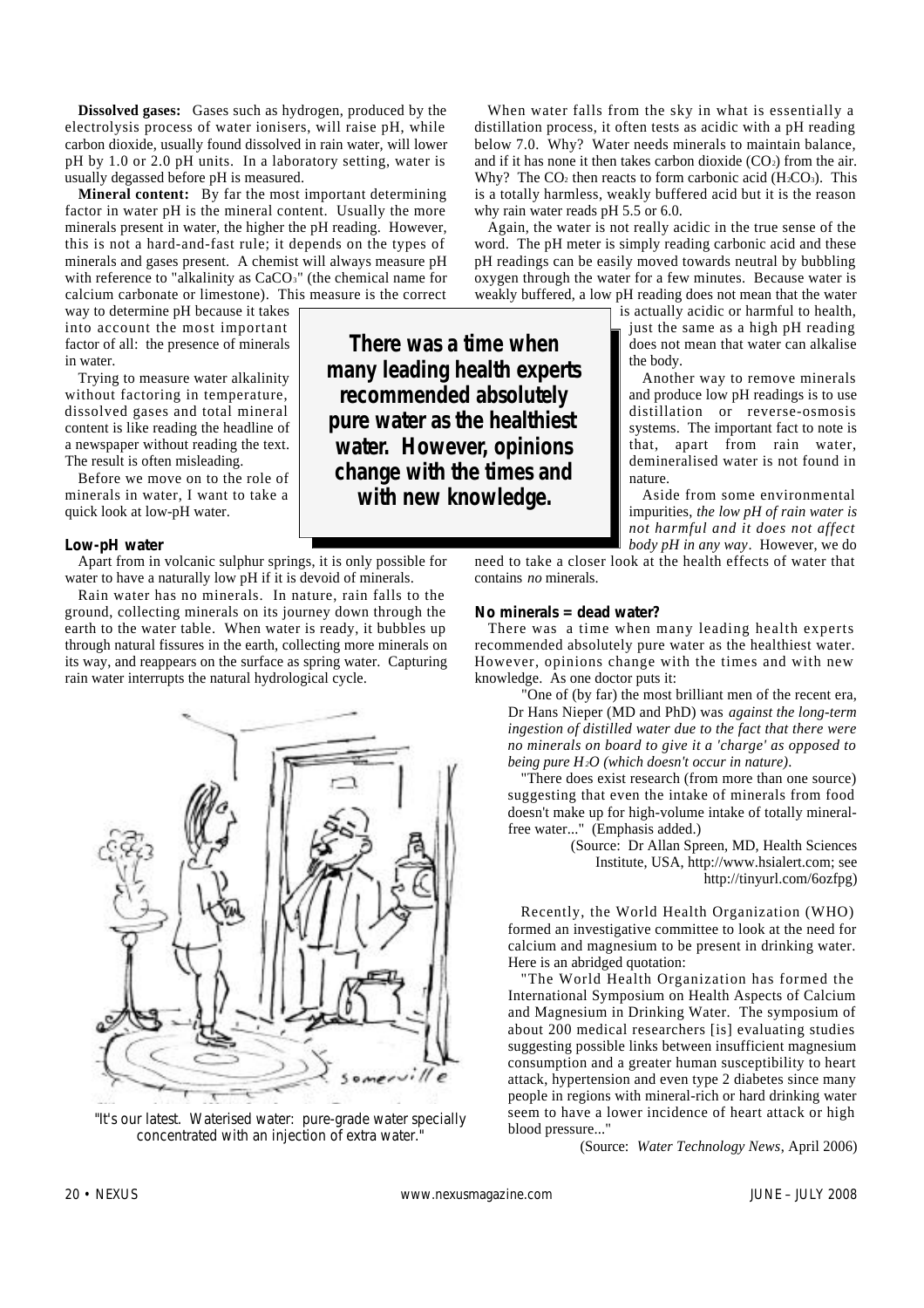What the WHO is saying is that *long-term consumption of distilled water may lead to mineral deficiencies and health p r o b l e m s*.

So, if demineralised water is not healthy, what about alkaline water with minerals?

#### **Minerals and alkalising**

Spring water with dissolved minerals typically gives pH readings above 7.0. This "alkaline" pH reading is due entirely to the presence of dissolved minerals such as calcium and magnesium. In the body, minerals act as natural acid buffers and help to neutralise acidic wastes. So, would it be fair to assume that mineralised water can alkalise the body?

Not exactly... The mineral content of municipal water is negligible. The alkalising effect would be too small to be measured.

Even spring water with a higher mineral content than town water has insufficient mineral content to

affect the body's natural acid-forming waste processes in any significant way.

However, you can alkalise your body by eating lots of fruits and raw vegetables. These contain many important acidbuffering minerals, and a high water content which helps to flush acidic wastes from the body.

Another option is to add "colloidal" and "ionic" mineral supplements to your diet. Again, the minerals act as a natural acid buffer and they can also help supplement foods that have been depleted of minerals due to modern farming practices.

So what makes the body acidic?

#### **Acid bodies**

There is valid research showing that the consumption of too many processed foods, sugars and starches increases the body's toxic load and leads to a generally acidic condition. It is a fact that certain diseases seem to thrive in a body overloaded with accumulated toxins, which are merely the natural metabolic by-products of living and breathing.

So if we don't eat enough cleansing, alkaline foods such as fresh fruits,

vegetables and legumes and if we don't drink sufficient water to flush out toxins, we can create an overly acidic cellular environment. Ultimately, overacidity is the result of years of poor nutrition and dehydration.

Now, here is the trap... If water helps flush toxins and prevents acidic waste build-up, then surely drinking "alkaline" water will help neutralise acids far better? Alkaline neutralises acidic. This seems like good advice. It sounds like common sense, doesn't it?

As logical as it may seem, the notion that you can alkalise your body with alkaline water is just plain wrong. But it is human nature to think that more is better, and of course a quick fix is always very appealing. What better way to correct years of poor diet, lack of exercise and chronic dehydration than by simply drinking "alkalising" water? Easy! Sadly, *this claim just doesn't hold water*. Why?

**Ultimately, overacidity is the result of years of poor nutrition and dehydration... As logical as it may seem, the notion that you can alkalise your body with alkaline water is just plain wrong.**

#### **Alkaline water claims**

A search of the Internet under the term "alkaline water health benefits" brings up over 650 references. A great majority of these have been put up by the vendors of "alkaline water ionizers [sic]". Amongst the websites you will find claims such as drinking alkaline water helps prevent, reverse or cure the following conditions:

- 
- - Poor blood circulation Hyperacidity
	- Constipation Diarrhoea
- Common colds Water retention
- Muscle aches Hangovers
- 
- Urea stones Body odour<br>• Slow wound-healing Obesity • Slow wound-healing
- Chronic fatigue Migraine
- Gout and arthritis Gastric problems.
- High blood pressure Morning sickness
- Diabetes Osteoporosis
	-
	-
	-
	-
	-
	- -

We are told that these and other health conditions too numerous to mention, including cancer, can be cured with alkaline water. Does this sound too good to be true? Well, it is! To discover the truth, let's first take a look at electrical water ionisers.

#### **Alkaline water ionisers**

Water ionisers use a relatively simple process known as electrolysis, discovered in 1832, to produce a chemically altered solution. Electrolysis uses a pair of oppositely charged platinum electrodes. As water is passed over the electrodes, a direct electrical current reacts with the dissolved

minerals to create a chemically altered synthetic solution.

Positive ions naturally present in the water are attracted by the electrical current at the negative electrode, which is a heavy metal plate. Here they acquire negatively charged electrons (hydroxyl ions). The process also releases hydrogen gas. The negative ions are attracted to the positive electrode and give up electrons, with the effect of lowering the pH level. The so-called "acid water" comprises almost 50 per cent of the solution and is usually

discarded down the drain as waste water.

#### **Is there scientific evidence?**

Are there any medical data to support the bold health claims made for alkaline ionised water? In the early 1950s, Japanese researchers believed that alkaline water with a pH greater than 9.0 could offer relief to sufferers of gastric hyperacidity. However, as we shall see, this belief was later proved to be misplaced.

Here is what the Health Services Department at the University of Columbia, USA, has to say:

"A normal pH, the measure of acidity vs. alkalinity, is carefully monitored by various body systems to stay between 7.35 and 7.45. This is slightly on the alkaline side of neutral (7 on a scale of 1–14). Activities like changing your respiration rate or eating different foods impact the pH slightly, but the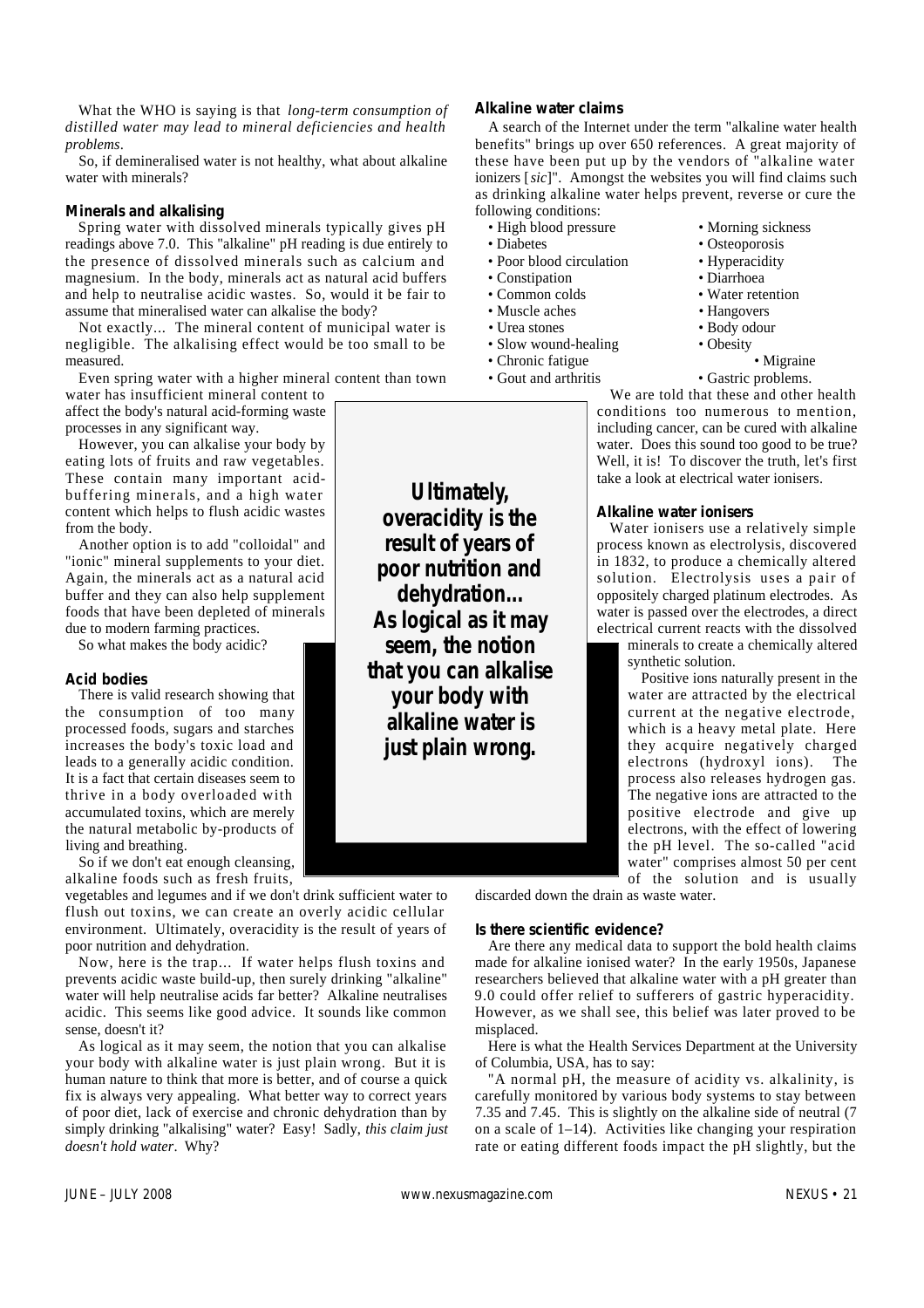body quickly compensates, mainly by releasing neutralizing agents into the bloodstream or changing the acidity level of your urine. If your blood starts to become too acidic, the kidneys will quickly compensate by releasing more acid into the urine. Similarly, if the alkaline level rises above normal, your kidneys will release more basic solution into the urine. Because urine is held apart from the rest of the body fluids and soon excreted, the body can maintain a stable pH by adjusting the pH of the urine, then getting rid of it.

"Although claims have been made that a diet high in alkaline food or water will slow down the aging process or inhibit the growth of cancer cells, there is no human research to support this. Cancer cells may die in a test tube environment more alkaline than the normal body, but healthy cells cannot survive in that kind of environment either. So reducing acid levels in

the body might kill cancer cells, but it would probably kill the rest of your cells too. In addition, important chemical reactions such as those involved in digestion can only take place within the normal 7.35–7.45 range. That is why the body so carefully moderates its own acid/alkaline balance."

(Source: http://tinyurl.com/6x82j5)

No matter how it is produced, water is weakly buffered and will always be neutralised by a true acid or alkali. For example, our stomach contains hydrochloric acid with a pH of around 3.0 to 4.0. If we drink water with a pH 8.5 or 9.0, it is immediately neutralised by our gastric acids and loses its ability to alkalise our body as soon as it enters the highly acidic stomach environment.

#### **Health professionals speak out**

The renowned complementary health specialist and author Andrew Weil, MD, is one of the most respected health specialists in the USA. He is the founder of the Integrative Medicine Program at the

University of Arizona and is a best-selling author. Dr Weil's books include *Spontaneous Healing* , *8 Weeks to Optimum H e a l t h*, *Eating Well for Optimum Health* and *The Healthy Kitchen.* He commented in 2002:

"Home water ionizers, which I've seen offered for sale on the internet, are just the latest twist in the ongoing effort to promote the notion that alkaline water is somehow protective of your health. The underlying idea is that you can prevent disease by balancing your body's pH...

"None of these claims are [sic] true."

(Source: Dr Andrew Weil, 4 September 2002, http://tinyurl.com/2fplhn)

#### Dr Weil also stated back in 1999:

"Rumours are circulating on the Internet and elsewhere that drinking alkaline water is beneficial to health and can miraculously cure everything from obesity and high blood pressure to breast cancer. Alkaline water purportedly 'neutralizes' the 'acidic wastes' in the body. These 'wastes' are

said to include malignant cells and acid 'accumulations'.

"This theory seems very well developed and may sound plausible to some, but it is absolutely untrue. I get a lot of questions about alkalinity and acidity and whether eating alkaline foods (or acidic ones) influence the body's pH in a healthful direction. There is no scientific research supporting this line of thinking..."

(Source: Dr Andrew Weil, 29 July 1999, http://tinyurl.com/4ajmb6)

However, this is not the first time that the health claims for alkaline water have been found wanting.

#### **Alkaline water warning?**

We all know that the dangers of living under electrical power lines include higher incidence of leukaemia and other forms of

> rare cancers. And let's not forget the dangers posed by mobile phones and transmission towers. The point is that *many of these technologies were once considered safe or posed what the experts call "minimal risk"*.

> The same principle applies to electrical water ionisers.

> Clinical evidence recently uncovered by researchers on the US National Institutes of Health's medical research database (http://www.pubmed.com) has found strong evidence that *alkaline water can increase the risk of heart attack*:

> > • "Influence of alkaline ionized water on rat erythrocyte hexokinase activity and myocardium" (Watanabe T. et al., *J Toxicol Sci* 1997 May;  $22[2]$ :141-52):

> > "Alkaline ionized water (AKW) produced by the electrolysis of tap water (TPW) was given to pregnant rats throughout gestation... *Hyperkalemia was observed in males and females given AKW at 15 weeks old. Especially in males, pathological changes of necrosis in myocardiac muscle were observed.* " (Emphasis

added.)

Hyperkalaemia is a *life-threatening* condition that can lead to sudden death from heart attack!

• "Degradation of myocardiac myosin and creatine kinase in rats given alkaline ionized water" (Watanabe, T., Kishikawa, Y., *J Vet Med Sci* 1998 Feb; 60[2]:245-50):

"Recently, the authors have shown that marked necrosis and fibrosis of myocardium were observed in rats given alkaline ionized water (AKW)... The activities of myosin ATPase and actomyosin ATPase in the AKW group were higher than those in the TPW group, and these elevated activities were caused by the degradation of myosin in the AKW group... It is concluded that *this disorder of coupled reaction may cause marked myocardiac necrosis and fibrosis in rats given AKW* . " (Emphasis added.)

While this sounds all scientific, the bottom line is that *"alkaline water" is causing "pathological changes" in heart muscle cells*.

**Every time you drink artificially high pH (alkaline) "ionised" water, your stomach produces more acid to compensate for the dilution of acid in the stomach.**